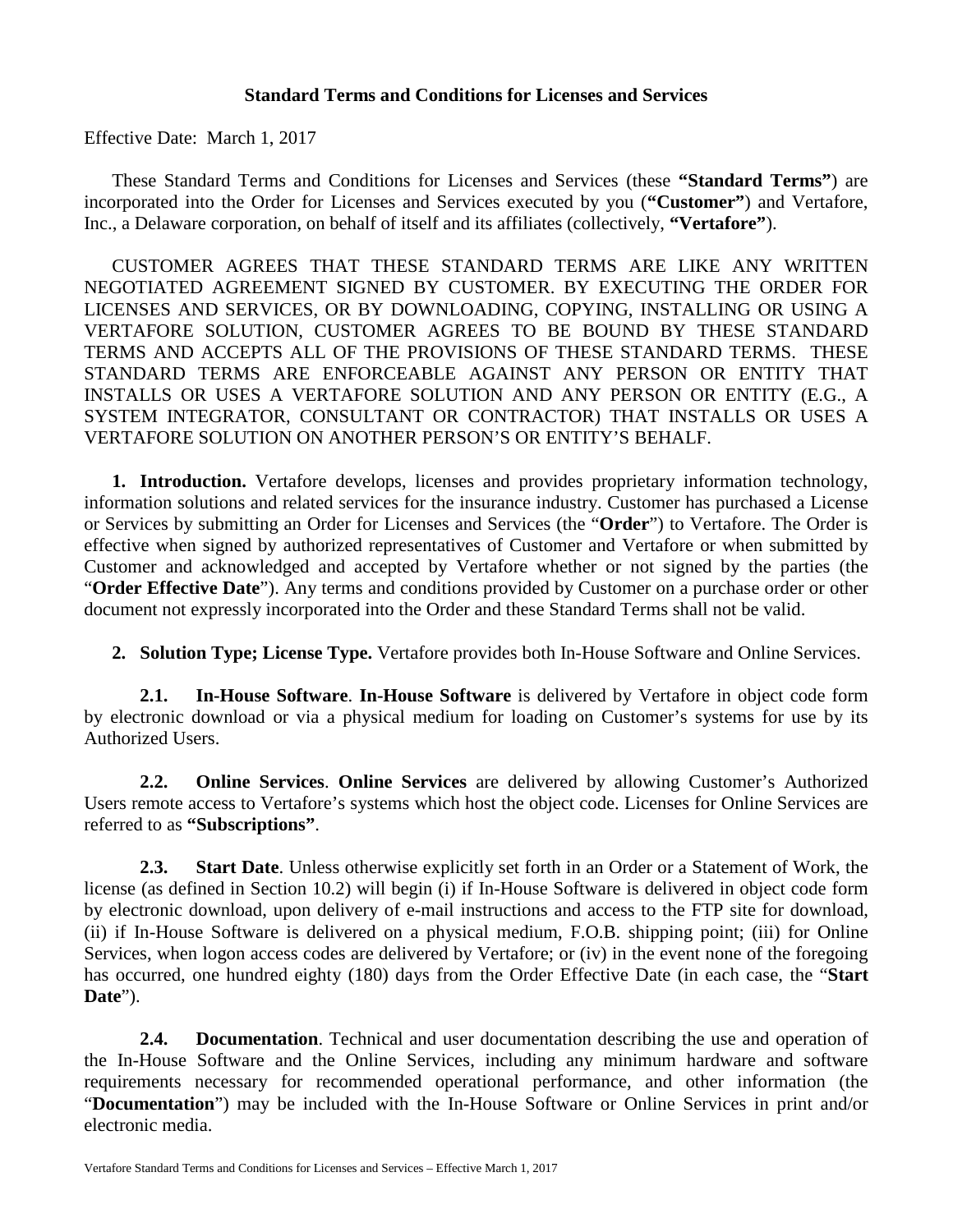**2.5. User License Type.** The method of determining the number of Customer employees permitted to use a Vertafore Solution (**"Authorized Users"**) is Named User, unless otherwise specified in an Order. In a **"Named User"** license, each Named User license permits a single named user to access a Vertafore Solution. Each named user must have a distinct log on ID and a separate Named User license to be an Authorized User, and licenses and log on IDs may not be shared among users. If a Customer account contains multiple databases, a distinct Named User license will be required for access to each database. Fees for Vertafore Solutions are based on the number of Authorized Users purchased under an Order for licenses and are not based on actual usage. Customer agrees and acknowledges that each Authorized User will be identified by a unique email address and password ("Login") and that a Login may only be used by one (1) individual. Customer on behalf of itself and its Authorized Users agrees that such persons will not share any Logins among multiple individuals or with any unauthorized users. Customer on behalf of itself and the Authorized Users, agrees to be responsible for maintaining the confidentiality of all Login information for Customer's account.

**2.6. Vertafore Solutions**. The term **"Vertafore Solutions"** refers to the In-House Software, Online Services and Documentation licensed or received by Customer as may be further set forth on an applicable Order.

## **3. License Grant and Restrictions.**

**3.1. License Grant.** Subject to Customer's compliance with the terms and conditions of these Standard Terms, including payment of all fees due hereunder, Vertafore grants to Customer a revocable, limited, non-exclusive, non-transferable license to use the Vertafore Solutions set forth in the applicable Order (each a **"License"**) solely in connection with Customer's internal business operations in the United States and data processed by Customer's Authorized Users for the Term. In the case of a Subscription, Customer may have the number of Authorized Users set forth on the Order access the Online Services and display and reproduce the Documentation (including by printing the electronic version) as reasonably required to permit the Authorized Users to exercise the rights expressly granted in this Section. In the case of In-House Software, the license shall permit Customer to (i) install and use applications solely on a designated number of servers, workstations, or computers set forth on an Order for access by the number of Authorized Users; (ii) reproduce a single copy of the In-House Software solely as reasonably necessary for customary back-up and disaster recovery purposes; and (iii) permit the Authorized Users to display and reproduce the Documentation (including by printing the electronic version) as reasonably required to permit the Authorized Users to exercise the rights expressly granted in this Section. Vertafore Solutions may include additional license terms in an end user agreement or other agreement, including click-to-agree licenses provided with the Vertafore Solution, which supplement these Standard Terms. Where updates, upgrades or product enhancements are provided from time to time for a Vertafore Solution, they are provided subject to the license terms applicable to such Vertafore Solution and any additional license terms included with such updates, upgrades or enhancements.

**3.2. License Restrictions.** Subject to the limited rights expressly granted herein, Vertafore reserve all rights, title and interest in and to the Vertafore Solutions and the Services, including all related intellectual property rights. No rights are granted to Customer hereunder other than as expressly set forth herein. Customer is prohibited from: (i) copying, framing, mirroring, modifying, displaying, transferring, transmitting or otherwise distributing or providing the Vertafore Solution to any third party; (ii) creating derivative works from any Vertafore Solution; (iii) reverse engineering, decompiling or otherwise attempting to create human readable materials from the object code of the Vertafore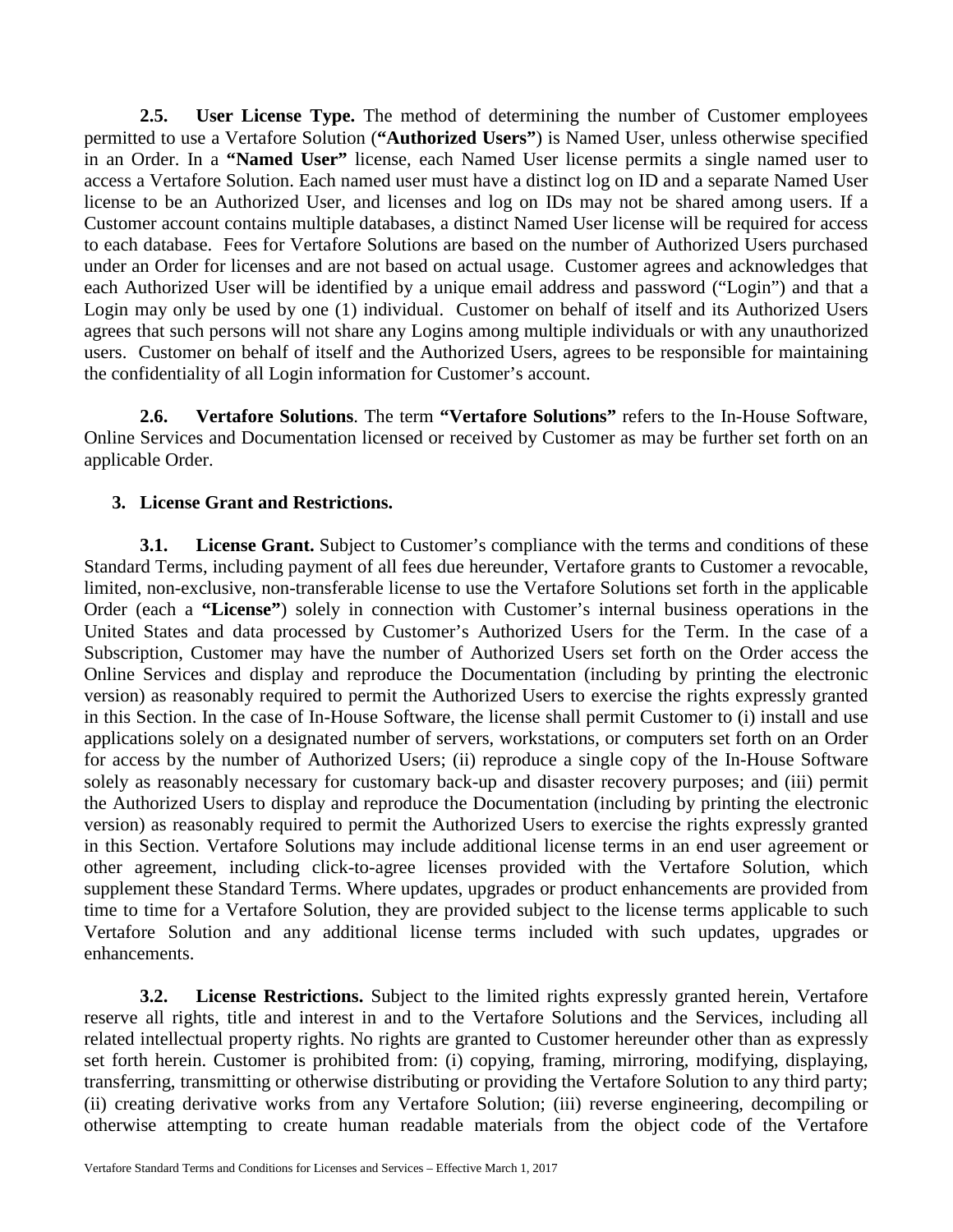Solutions; (iv) allowing use of the Vertafore Solutions for any purpose not expressly permitted in these Standard Terms or an applicable Order hereunder; (v) using or exploiting the Vertafore Solutions to provide application hosting, business process outsourcing, service bureau, application service provider or any other similar or related services to any individual or entity; (vi) removing proprietary rights notices, asset tags, brand labels or marks placed on the Vertafore Solutions or any Equipment, Third Party Software or Third Party Content; (vii) attempting to circumvent or compromise the security features of the Vertafore Solutions or introducing any viruses, worms or other disabling code into the Online Services; or (viii) build a competitive product or service. Customer is solely responsible for obtaining the proper hardware and software necessary to operate the Vertafore Solutions as further described in the Documentation.

**4. Services.** Vertafore provides the types of services (collectively **"Services"**) set forth below.

**4.1. Support Services; Maintenance.** Support services are included in a Subscription for Online Services including Customer access to the Vertafore-hosted Customer database, IT services, database maintenance, frequent and automatic upgrades and bug fixes, bandwidth, limited storage and other hosting related services. Maintenance services ("**Maintenance**") are purchased independently for In-House Software and include access to updates, upgrades, bug fixes and enhancements provided generally by Vertafore as well as applicable support services.

**4.2. Professional Services.** Vertafore also provides professional services (the **"Professional Services"**) related to the Vertafore Solutions which may include, for example, staff augmentation; installation and implementation of the Vertafore Solutions; data conversion and migration; creation of enhancements, customizations, and other services. Some Professional Services may require that Vertafore and Customer agree to a more comprehensive description than that contained in an Order. In such cases, the parties shall enter into a statement of work (each, a **"Statement of Work"**) containing such detailed terms. All Statements of Work shall be governed by these Standard Terms except as may be expressly set forth in the Order or the Statement of Work.

# **5. Terms Applicable to All Services.**

**5.1. General.** Services performed by Vertafore may be performed by its own employees and or by Vertafore-approved subcontractors. The successful and timely rendering of the Services requires the good faith cooperation of Customer. Customer shall provide reasonable cooperation to Vertafore, including, without limitation, making available, as may be reasonably required or requested: (i) information concerning Customer's business as it relates to the Services; (ii) qualified personnel of Customer; and (iii) sufficient access to Customer's facilities and systems; provided that the foregoing shall be provided so as not to unreasonably disrupt Customer's business.

**5.2. Acceptance.** Unless otherwise stated in a Statement of Work, the Services and all resulting deliverables shall be deemed accepted by Customer on payment or within ten (10) business days after performance, whichever occurs first. In no event will acceptance or payment be unreasonably withheld, conditioned or delayed. Additions or deletions to the number of resources or changes to the duration of performance under an existing Statement of Work or any similar amendment to such Order shall require the execution of a new Statement of Work.

**5.3. Customer Premises.** Vertafore's personnel may perform certain Services at Customer's premises from time to time as mutually agreed to by Vertafore and Customer. In such instances, Customer agrees to provide working space and facilities and any other services and materials Vertafore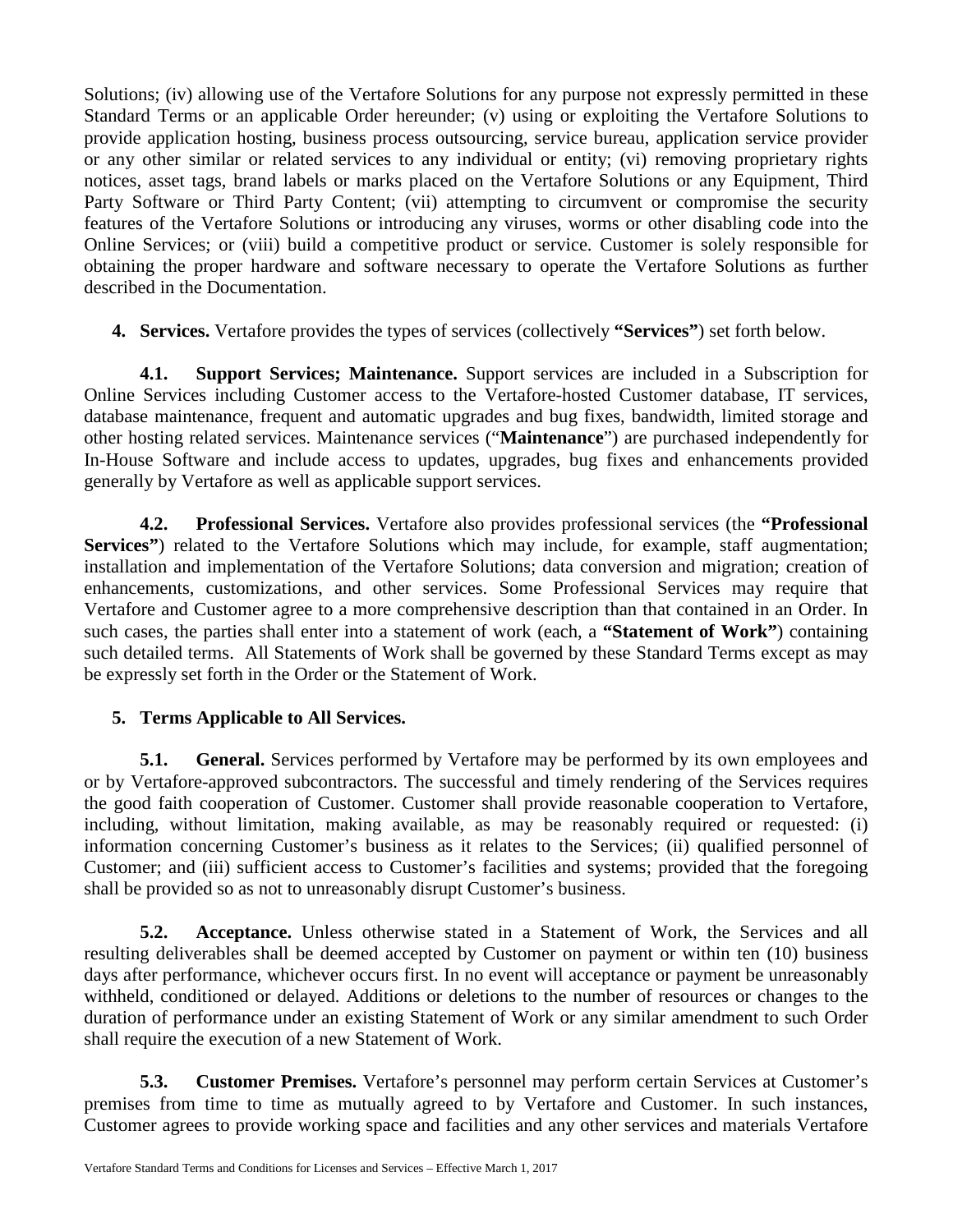or its personnel may reasonably request in order to perform such Services, and to take reasonable precautions to prevent injury to persons or property.

**6. Vertafore's Ownership.** As between Vertafore and Customer, Vertafore exclusively owns all right, title and interest in and to the Vertafore Solutions, all improvements or modifications made thereto and works based thereon, and all deliverables, software, materials, ideas, processes, methods and other works made or conceived by Vertafore in connection therewith, including but not limited to the performance of Services, including all intellectual property rights (including patents, trademarks and copyrights), proprietary rights (including trade secrets) and moral rights (including, rights of attribution and authorship) embodied in or relating to any of the foregoing throughout the world (collectively, the **"Vertafore Materials"**). Except for the limited license rights explicitly set forth herein and in any Order, no right, title or interest in or to the Vertafore Materials is granted or otherwise transferred to Customer.

**7. Equipment.** Unless otherwise expressly stated in an Order, equipment and hardware (the **"Equipment"**) required for the use of the Vertafore Solutions shall be obtained by Customer directly from third parties. In certain instances, Equipment may be ordered through Vertafore. Equipment ordered pursuant to an Order shall be installed by Customer or its designee in accordance with all installation guidelines from Vertafore or the manufacturer of the Equipment. Customer assumes full responsibility for such Equipment. Vertafore shall have no liability or responsibility or risk of loss with respect to any such Equipment or the delivery of any Equipment other than to assign to Customer, if assignable, any applicable manufacturers' warranties and remedies available from those original equipment manufacturers or distributors for whom Vertafore is an authorized reseller or representative.

**8. Third Party Materials.** The Vertafore Solutions may include software owned and/or licensed by third parties (the **"Third Party Software"**). Third Party Software shall be obtained by Customer either directly from its original third party licensor or from Vertafore. The Vertafore Solutions may also include content owned by third parties (the **"Third Party Content"**), such as content or libraries of electronic publications, manuals, guides, forms, newsletters, or other reference materials contained in products. Customer may use the Third Party Software and Third Party Content solely in conjunction with the applicable Vertafore Solutions subject to the Standard Terms and any terms and conditions required by the licensors of such Third Party Software and Third Party Content. Vertafore will pass through to Customer, to the fullest extent possible, any warranties and indemnities that Vertafore receives from licensors of Third Party Software and Third Party Content. In the event Vertafore provides Third Party Software or Third Party Content to Customer, Vertafore may provide Customer's contact information to the licensor of the Third Party Software or Third Party Content for such third party's use.

**9. Fees, Taxes & Payments.** Unless otherwise explicitly set forth in an Order or a Statement of Work, (i) all upfront or setup fees shall be due and payable within thirty (30) days of the Order Effective Date, and (ii) the monthly recurring fees set forth in an Order shall commence on the Start Date. Customer shall pay to Vertafore the applicable fees in accordance with any payment terms and schedules for payment set forth in each applicable Order. If no payment terms are specified, fees and other charges shall be due and payable by Customer within thirty (30) days of the date of Vertafore's invoice. Amounts not paid when due shall bear interest at a rate of one and one-half percent (1.5%) per month (18% per annum) or the maximum rate permitted by law, whichever is lowest. Customer's failure to pay any amount within thirty (30) days of the due date may result in the suspension of the Services related to Customer's failure to pay and Vertafore's obligation to provide such Services shall cease until such time as Customer becomes current on its payment of the applicable fees (including all past due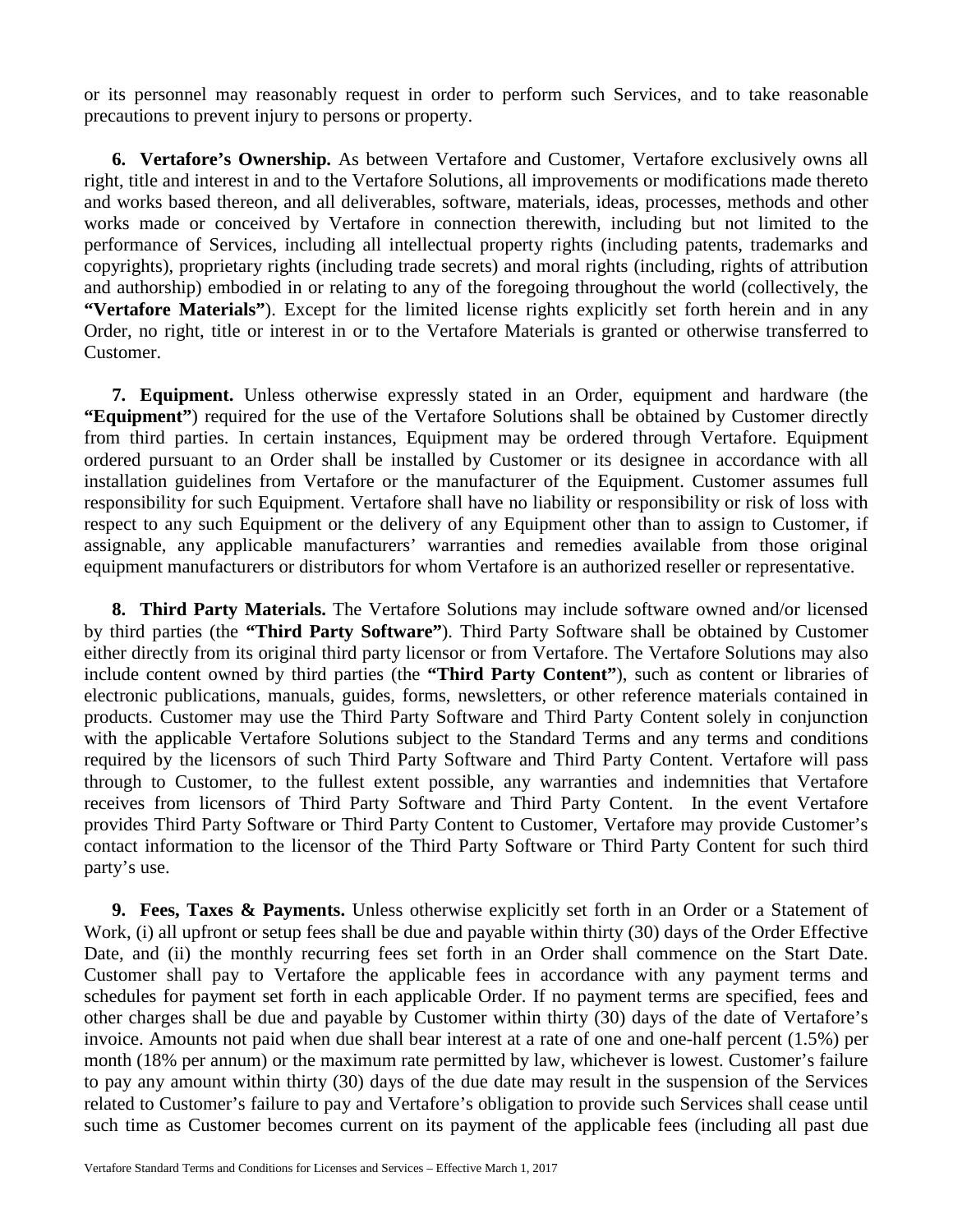amounts and applicable late payment charges and interest). In the event of a default in the payment of an invoice, Customer will be responsible for all of Vertafore's costs of collection, including, but not limited to, court costs, filing fees and attorneys' fees. Customer shall pay all taxes, however and by whatever authority levied as a result of these Standard Terms (except for taxes on the income of Vertafore). To the extent that Vertafore is required to collect taxes on behalf of a taxing authority, such taxes shall be in addition to the prices set forth in the applicable Order and may be invoiced separately. Except as may be specifically set forth in an Order, Vertafore may change the charges for our Vertafore Solutions and Services upon sixty (60) days' notice to Customer. Customer must pay additional charges if Customer exceeds the scope of use specified in any Order based on the rates specified on the Order and Vertafore's standard pricing, whichever is greater. Vertafore may change the charges if Customer's mergers, acquisitions or divestitures give additional access to the Vertafore Solutions, Services, or data.

# **10. Term and Termination.**

**10.1. Term.** These Standard Terms shall continue hereunder and remain in effect for so long as the applicable Order is in effect. Vertafore may terminate any Order or Statement of Work in whole or in part on six (6) months' written notice to the Customer in relation to a Vertafore Solution or Service which is being discontinued by Vertafore.

**10.2. Licenses.** An Order may specify a term for a license as either perpetual (a **"Perpetual License"**) or for a set term (a **"Term License"**). Subscriptions are Term Licenses. In-House Licenses may be Perpetual or Term Licenses as specified in an Order and if not specified are Term Licenses. Term Licenses shall be for an initial term of one (1) year from the Order Effective Date (the "**Initial Term**"). After the Initial Term of a Term License, the agreement shall renew for additional one (1) -year terms (each, an "**Renewal Term**") unless Customer provides notice of its intention not to renew by providing written notice at least sixty (60) days' prior to the expiration of the Initial Term or any Renewal Term (the Initial Term and each Renewal Term, the "**Term**"). If an Order includes an implementation, and that implementation is not scheduled within twelve (12) months after the Order Effective Date, then the Order shall expire and all payments made under the Order shall be nonrefundable.

**10.3. Maintenance Services.** For In-House Vertafore Solutions, Maintenance may be terminated separately from the applicable Licenses. Unless otherwise specified in an Order, Maintenance for In-House Software shall commence on the Order Effective Date and continue for the Initial Term. After the Initial Term, Maintenance shall renew for an Additional Term unless Customer provides notice of its intention not to renew by providing written notice at least sixty (60) days' prior to the expiration of the Initial Term or any Additional Term. Vertafore shall have the right to terminate Maintenance at any time for any reason or no reason upon one hundred eighty (180) calendar days' prior written notice to Customer. The term of Maintenance for additional Licenses for a Vertafore Solution shall be the same as the term for Maintenance already purchased Licenses. If Customer terminates and then requests Vertafore to reinstate Maintenance for any In-House Software, Customer agrees that: (i) Vertafore may reinstate Maintenance at its sole discretion; and (ii) reinstatement of Maintenance will require Customer to pay Maintenance for the prior period of inactivity before reinstatement at Vertafore's then-current Maintenance fees.

**10.4. Termination for Breach.** If either party materially breaches any obligation hereunder or, in the case of Customer, its scope of licensed use, the non-breaching party may provide a written notice specifying the nature of the breach and demand that the breaching party cure the breach. The breaching party shall have fifteen (15) business days from receipt of such notice to cure the breach. If the breach is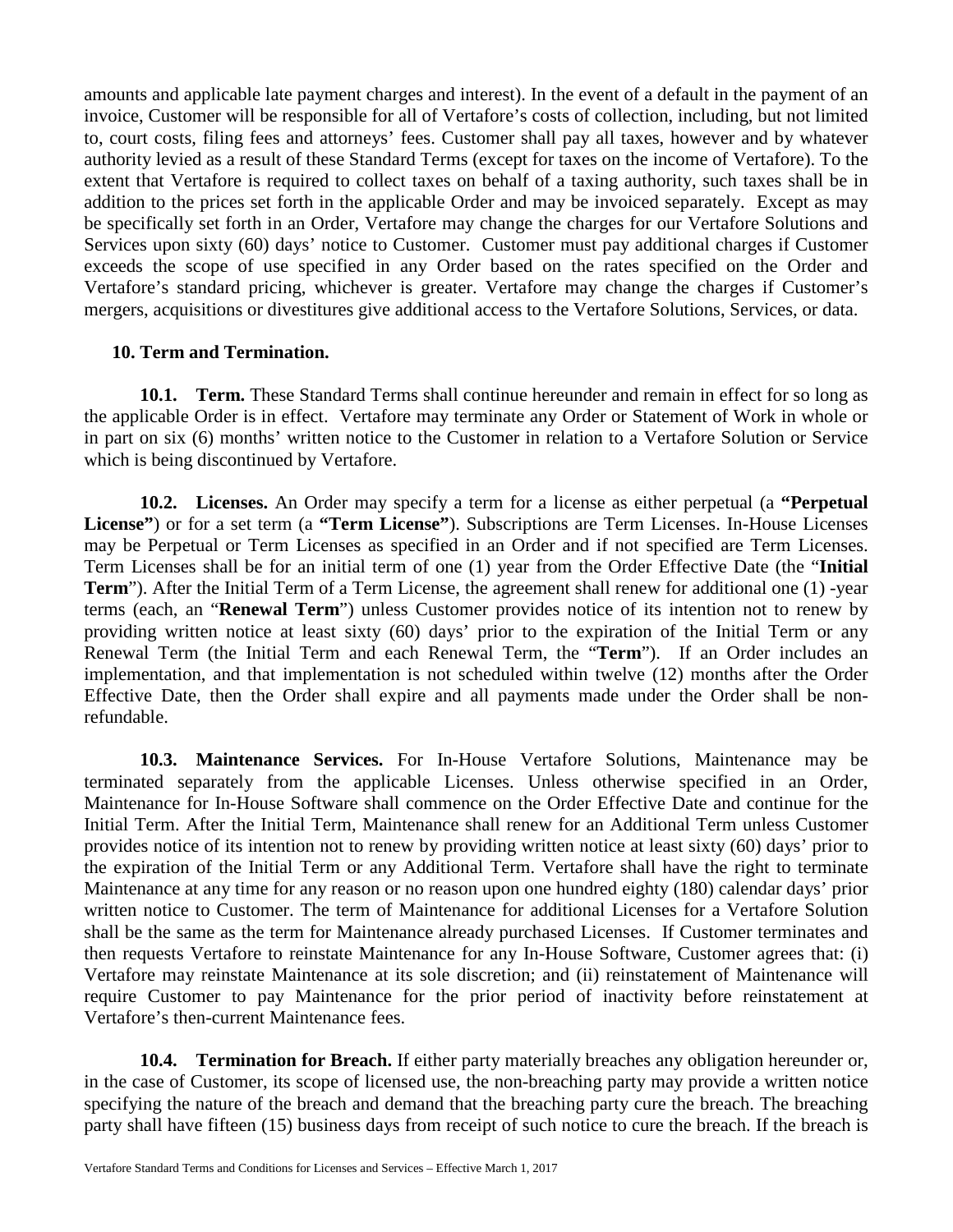not cured within such period, the non-breaching party may terminate these Standard Terms by providing written notice of termination. Any attempt to liquidate operations or seek or obtain protection from creditors shall be a material breach subject to the foregoing provisions. Upon termination for breach, the applicable Order shall automatically terminate.

**10.5. Effect of Termination.** Upon termination of an Order for any reason, Customer shall promptly discontinue use of all Vertafore Solutions licensed to Customer pursuant to the applicable Order, return all copies of such Vertafore Solutions to Vertafore or destroy all copies and certify such destruction to Vertafore and immediately pay all amounts then due and payable to Vertafore.

**10.6. Survival.** Sections 6, 8, 9, 10.5, 10.6, 11, 12.3, 12.4, and 13 through 21 shall survive the termination or expiration of these Standard Terms for any reason.

**10.7. Injunctive Relief.** Each party stipulates and agrees that: (i) Vertafore will suffer irreparable harm in the event of any breach by Customer of the provisions of Section 3 or Section 11; and (ii) Customer will suffer irreparable harm in the event of any breach by Vertafore of the provisions of Section 11 and that monetary damages will be inadequate to compensate the non-breaching party for any such breach. Accordingly, each party stipulates and agrees that, in the event of a breach or threatened breach (a) by Customer of the provisions of Section 3 or Section 11 or (b) by Vertafore of the provisions of Section 11, in addition to and not in limitation of any other rights, remedies or damages available at law or in equity, the non-breaching party will be entitled to a temporary restraining order, preliminary injunction and permanent injunction in order to prevent or restrain any such breach or threatened breach.

# **11. Confidentiality.**

**11.1. "Confidential Information"** means all of the information, data and software furnished by one party to the other in connection with these Standard Terms and any Order. Without limiting the generality of the foregoing, the parties agree that "Confidential Information" will specifically include: (i) any data provided by Customer to Vertafore or input into the Online Services by Customer in connection with Customer's use of the Online Services hereunder (collectively, **"Customer Data"**); (ii) the Vertafore Solutions; and (iii) all passwords provided by Vertafore allowing Customer access to an Online Services. Customer Data shall not include information that is lawfully obtained from publicly available information, or from federal, state or local government records lawfully made available to the general public.

"Confidential Information" does not include information which: (a) may be or has been publicly disclosed by the party disclosing the information either prior to or subsequent to the receipt of such information by the receiving party; (b) is or becomes generally known in the trade through no fault of the receiving party; (c) has been lawfully disclosed to the receiving party by a third person who has lawfully acquired the Confidential Information; or (d) was independently developed by the receiving party without use of the Confidential Information; provided, however, that the receiving party hereby stipulates and agrees that, if it seeks to disclose, display, divulge, reveal, report, publish or transfer, for any purpose whatsoever, any Confidential Information, such receiving party will bear the burden of proving that any such information was independently developed or is or became publicly available without any such breach. A party's failure to mark any Confidential Information as confidential, protected or proprietary will not affect its status as Confidential Information under these Standard Terms.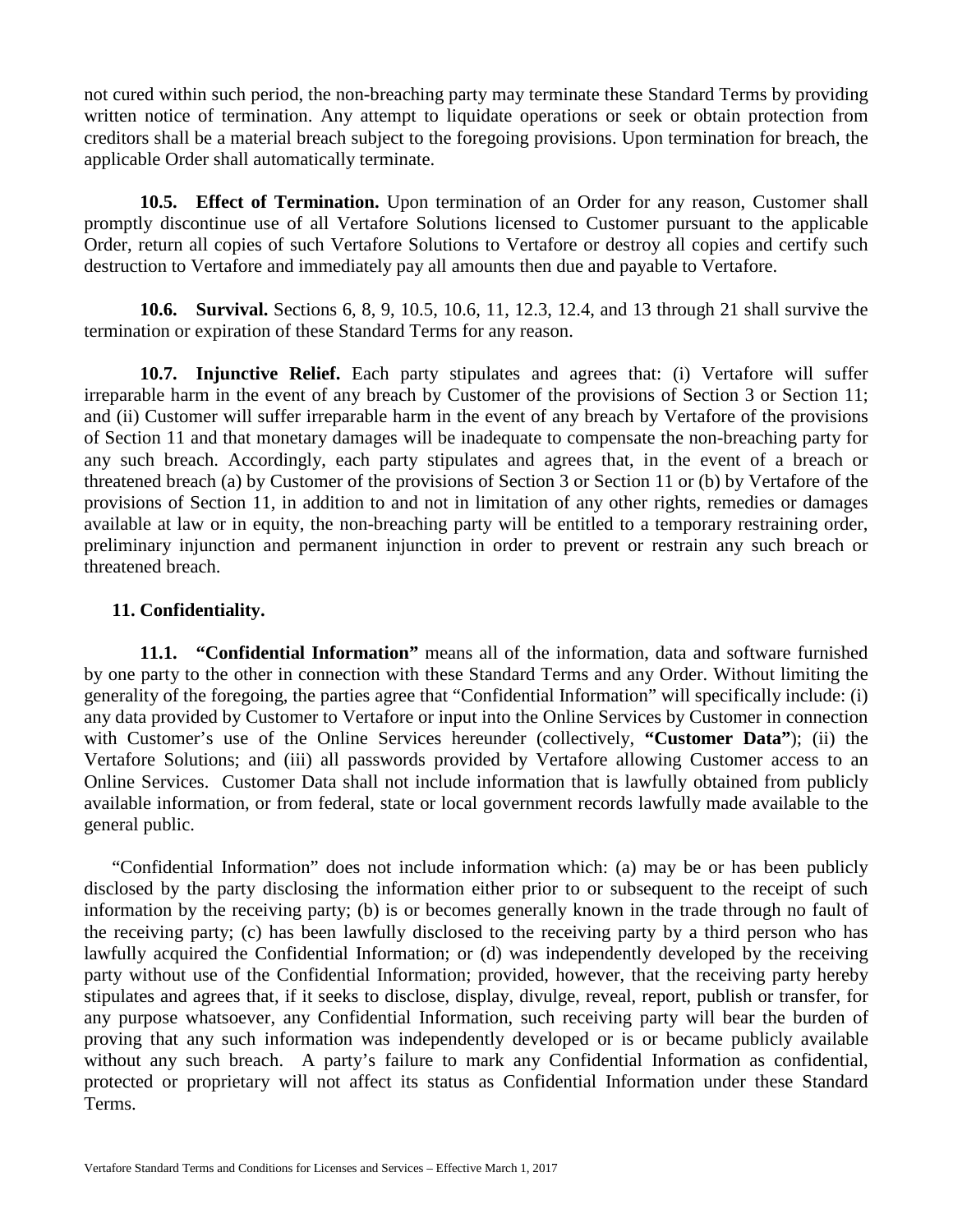As a material inducement to the other party to disclose Confidential Information, each party agrees that it will not at any time directly by itself or indirectly through any agent or employee, except with the prior written consent of the other party (x) reproduce, distribute, transmit, publicly display, modify, create derivative works based upon, or disclose, deliver, display, divulge, reveal, report, publish or transfer to any person or entity, for any purpose whatsoever, any Confidential Information of the other party or (y) use Confidential Information of the other party for any purpose other than in connection with the performance of its obligations or the exercise of its rights pursuant to these Standard Terms. Each party further agrees to handle the Confidential Information of the other party in the same manner that the party handles its own most confidential information and, in any event, to take all steps reasonably necessary to preserve the confidentiality of Confidential Information, including without limitation adopting appropriate confidentiality policies, inserting appropriate confidentiality terms in agreements with all employees and subcontractors, and maintaining Confidential Information in a manner designed to ensure that it will not be used or disclosed improperly.

**11.2. Customer Data**. To the extent it hosts Customer Data from Customer, Vertafore agrees to implement and maintain reasonably appropriate safeguards and security measures designed to meet the requirements of all laws and regulations of the United States and any state thereof applicable to Vertafore's use, reuse, non-disclosure and protection of such Customer Data, including the Gramm-Leach-Bliley Act.

**11.3. De-identified Aggregate Data.** Notwithstanding any other provision herein, Vertafore shall have the right to access, compile, and aggregate Customer Data into de-identified data that does not include (i) any personally identifiable information of any employee, enrollee, subscriber, beneficiary, or other individual; or (ii) the identity of an employer, trade group, insured, insurer or any other entity (**"De-identified Aggregate Data"**). Vertafore may use or distribute such De-Identified Aggregate Data for any lawful purpose, including without limitation analytics, benchmarking and research purposes. Without affecting Customer's rights in and to the Customer Data, Vertafore shall own all De-identified Aggregate Data.

**11.4. Notification Obligation**. A party will promptly notify the other party if it becomes aware of any unauthorized use or disclosure of any Confidential Information of the other party and, at the other party's request, will take such action as may be reasonably necessary and legally permissible to terminate or remedy any unauthorized use or disclosure that results from any act or omission of the party or any of its employees, subcontractors or agents. If a receiving party is compelled by a court or other body of competent jurisdiction to disclose the Confidential Information, to the extent legally permissible the receiving party shall inform the disclosing party by written notice and shall provide reasonable assistance in obtaining and enforcing a protective order or other appropriate means of safeguarding the Confidential Information required to be disclosed. The receiving party may then disclose only so much of the Confidential Information as is legally required to be disclosed.

**11.5. Return of Confidential Information**. If these Standard Terms are terminated by either party or expire pursuant to their terms, then all Confidential Information of each party shall be returned to the disclosing party and Customer shall erase and remove all copies of the applicable Vertafore Solutions located on Customer's computers or servers. In the event Vertafore maintains any Customer Data, such copies will be destroyed in accordance with Vertafore's back-up policies and procedures, provided Vertafore shall maintain the confidentiality of such Customer Data until such Customer Data has been destroyed.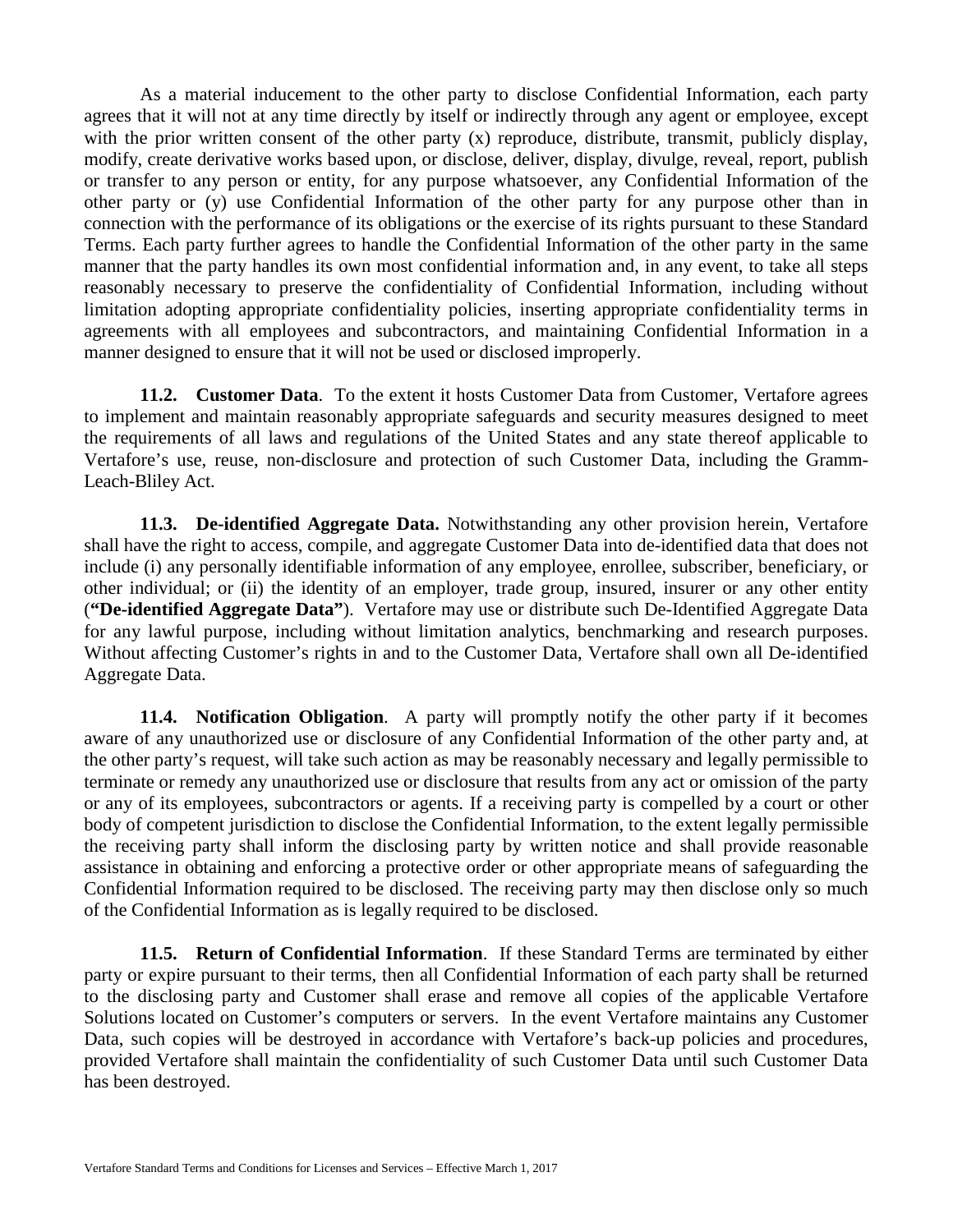### **12. Warranties and Warranty Limitations; Indemnification.**

**12.1. General Representations and Warranties.** Each party represents and warrants that it has the legal power and authority to enter into these Standard Terms and each Order. Customer represents and warrants that it has not falsely identified itself nor provided any false information to gain access to the Vertafore Solutions and that Customer's billing information is correct.

**12.2. Performance Warranties.** Vertafore warrants to Customer that: (i) the material functions of the In-House Software licensed under an Order shall perform substantially as described in the Documentation for such In-House Software on the date the applicable Order is executed and for ninety (90) calendar days thereafter; (ii) the Online Services shall operate as described in the applicable Documentation for such Online Services; and (iii) the Professional Services shall be performed in a workmanlike manner. Customer's sole remedy and Vertafore's only liability for breach of a warranty contained in Section 12.2 shall be, with respect to the Vertafore Solution, to repair or replace the Vertafore Solution to bring it into compliance with its applicable warranty, and, with respect to the Services, to re-perform the Services to bring them into compliance with the applicable warranty; provided, however, that Customer shall give written notice to Vertafore within thirty (30) days after discovering any warranty breach and during normal business hours. Notwithstanding anything in this Section 12 to the contrary, Vertafore shall have no liability or obligation under this Section 12 with respect to any Claim because of any of the following: (i) Customer's or a third party's software, hardware or network; (ii) Customer's actions or inaction (other than proper use of the Vertafore Solution or Service) such as failing to follow the usage instructions or Documentation or adhering to the minimum recommended technical requirements; (iii) changes Customer or any third party makes to any Vertafore Solution or Service; (iv) Customer's failure to implement and maintain proper and adequate backup and recovery systems; (v) Customer's failure to install updates Vertafore has provided to Customer; (vi) Vertafore's compliance with designs, data, instructions or specifications provided by Customer; (vii) the combination, operation or use of the Vertafore Solution with other hardware or software where the Vertafore Solution would not by itself be infringing; or (viii) other causes not attributable to Vertafore.

**12.3. Warranty Limitations.** Vertafore shall not be responsible in any manner under the warranties described in this Section 12 or in any Order for actual or alleged breaches arising out of: (i) causes external to the Vertafore Solutions including Equipment, Third Party Software, Third Party Content and third party telecommunications or data lines; (ii) Customer's use of the Vertafore Solutions in a manner or on Equipment that does not conform to Vertafore's specifications; (iii) any defect, infringement or non-conformity not reported by Customer in accordance with these Standard Terms; (iv) any use of the Vertafore Solutions in combination with or as part of any products or equipment of any third party, including Third Party Software or Third Party Content; (v) any modifications to the Vertafore Solution made by any party other than Vertafore or Customer acting at Vertafore's express direction; or (vi) Customer's breach of these Standard Terms. Vertafore does not warrant that the Vertafore Solutions will meet Customer's requirements or will achieve any particular result. Without limiting the generality of the exclusions set forth in this Section 12.3, and except as otherwise provided in these Standard Terms, Customer shall be exclusively responsible for, and Vertafore makes no warranty or representation with respect to: (a) determining whether the Vertafore Solution or the Equipment will achieve the results desired by Customer; (b) selecting, procuring, installing, operating, and maintaining Equipment or Third Party Software required to satisfy Customer's requirements; (c) training Customer's personnel in computer operations, other than such Vertafore-provided training as may be expressly set forth in an Order; (d) ensuring the accuracy of any input data used with the Vertafore Solutions, including (without limitation) data input to the Vertafore Solutions in conjunction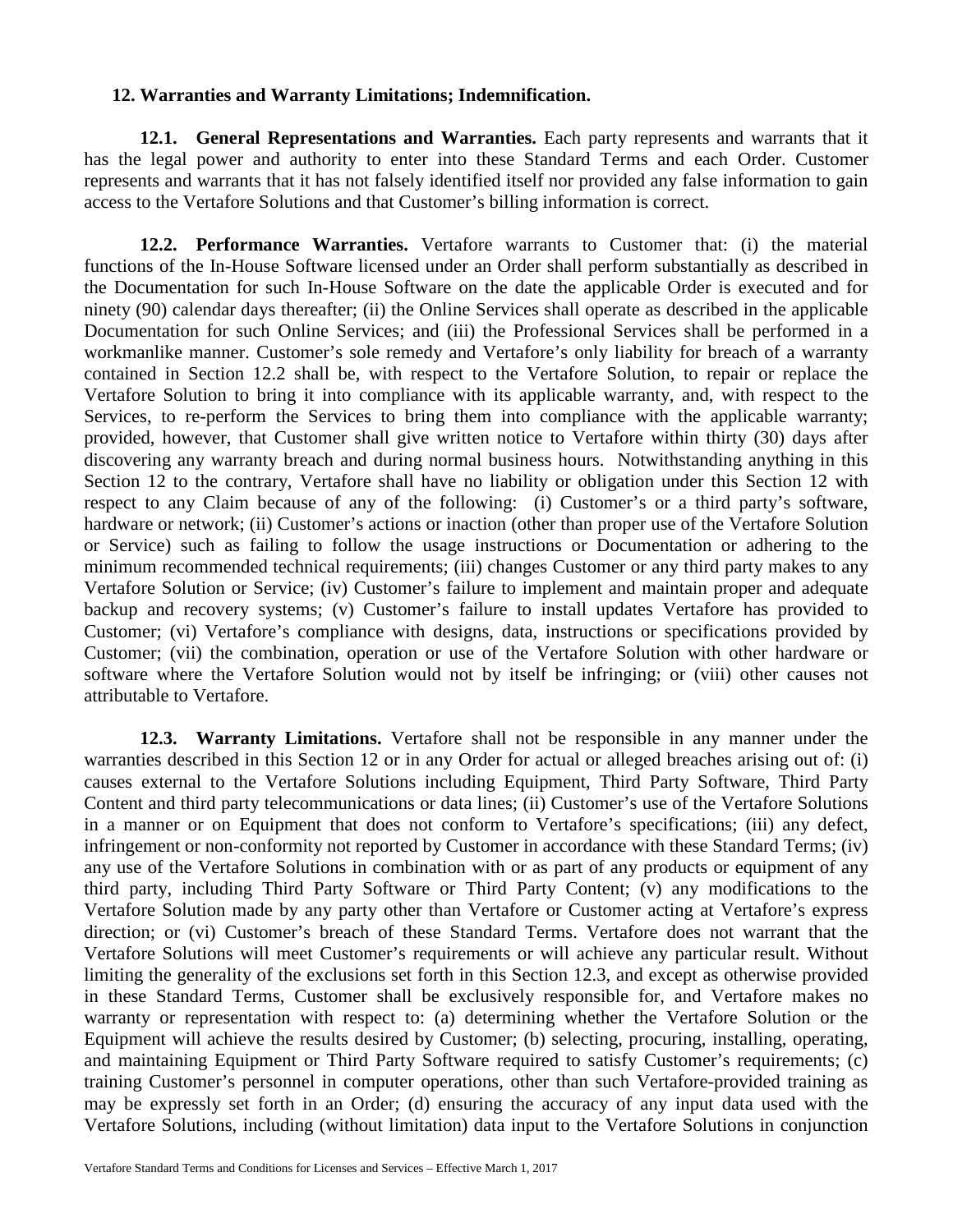with any data conversion services provided by Vertafore; (e) establishing adequate data backup provisions for backing up Customer Data with respect to In-House Software; (f) establishing adequate operational backup provisions (e.g., alternate manual operation plans) in the event of a defect or malfunction that impedes the anticipated operation of the Vertafore Solution or the Equipment; or (g) whether Customer's access will at all times be uninterrupted or error-free or secure.

# **12.4. Indemnification.**

**12.4.1. By Vertafore.** Subject to Sections 12.2 and 12.3, Vertafore shall defend, indemnify, and hold harmless Customer and its permitted assigns from and against any and all losses, liabilities, claims, damages, actions, suits, proceedings, settlements, judgments, costs and expenses (including without limitation reasonable attorney's fees) (collectively, "**Claims**") arising out of or in connection with any third party claim that the Vertafore Solutions, in the form delivered hereunder and when used by Customer in the manner authorized by each License and as described in the applicable Documentation, infringes or misappropriates the intellectual property rights of a third party.

**12.4.2. By Customer.** Customer shall defend, indemnify, and hold harmless Vertafore, and its permitted assigns, from and against any and all Claims (including any and all costs and expense of responding to any subpoena, discovery request or any other litigation-related or similar expense), arising out of or in connection with the use of the Vertafore Solutions or the results thereof by Customer, its employees, agents and contractors.

**12.4.3. Indemnification Procedure.** Upon the assertion of any Claim or the commencement of any suit or proceeding against one party (the **"Indemnified Party"**) by any third party that may give rise to an indemnification obligation or other liability of the other, indemnifying party under this Section (the **"Indemnifying Party"**), the Indemnified Party shall promptly notify the Indemnifying Party of the existence of such Claim and shall give the Indemnifying Party the option, determined in the Indemnifying Party's sole reasonable discretion, of defending and/or negotiating a settlement of the Claim with counsel of its own selection in accordance with this Section. The Indemnified Party shall provide, at the Indemnifying Party's cost, all reasonable cooperation requested by the Indemnifying Party in connection with such Claim and its defense or settlement.

**12.4.4. Exclusive Remedy**. This Section 12.4 states the Indemnifying Party's sole liability to, and the Indemnified Party's exclusive remedy against, the other party for any Claims described in this Section.

**13. DISCLAIMERS.** EXCEPT AS EXPLICITLY PROVIDED IN SECTION 12 ABOVE, VERTAFORE MAKES NO WARRANTIES, REPRESENTATIONS, OR GUARANTEES IN CONNECTION WITH THE VERTAFORE SOLUTIONS OR THE SERVICES, WHETHER EXPRESS OR IMPLIED, ARISING BY LAW OR OTHERWISE, INCLUDING WITHOUT LIMITATION ANY IMPLIED WARRANTY OF DESIGN, MERCHANTABILITY, FITNESS FOR A PARTICULAR PURPOSE, OR NON-INFRINGEMENT OR ANY IMPLIED WARRANTY ARISING FROM COURSE OF PERFORMANCE, COURSE OF DEALING, OR USAGE OF TRADE. VERTAFORE AND ITS SUPPLIERS DO NOT WARRANT OR REPRESENT THAT THE VERTAFORE SOLUTIONS AND/OR THE SERVICES PROVIDED HEREUNDER SHALL BE UNINTERRUPTED OR ERROR-FREE. FURTHER: (I) BECAUSE VERTAFORE IS NOT THE ORIGINAL MANUFACTURER OF THE EQUIPMENT OR THIRD PARTY SOFTWARE OR THIRD PARTY CONTENT; AND (II) IF CUSTOMER IS AN AUTHORIZED ONLINE SERVICES LICENSEE, THE EQUIPMENT, NETWORKING AND TELECOMMUNICATIONS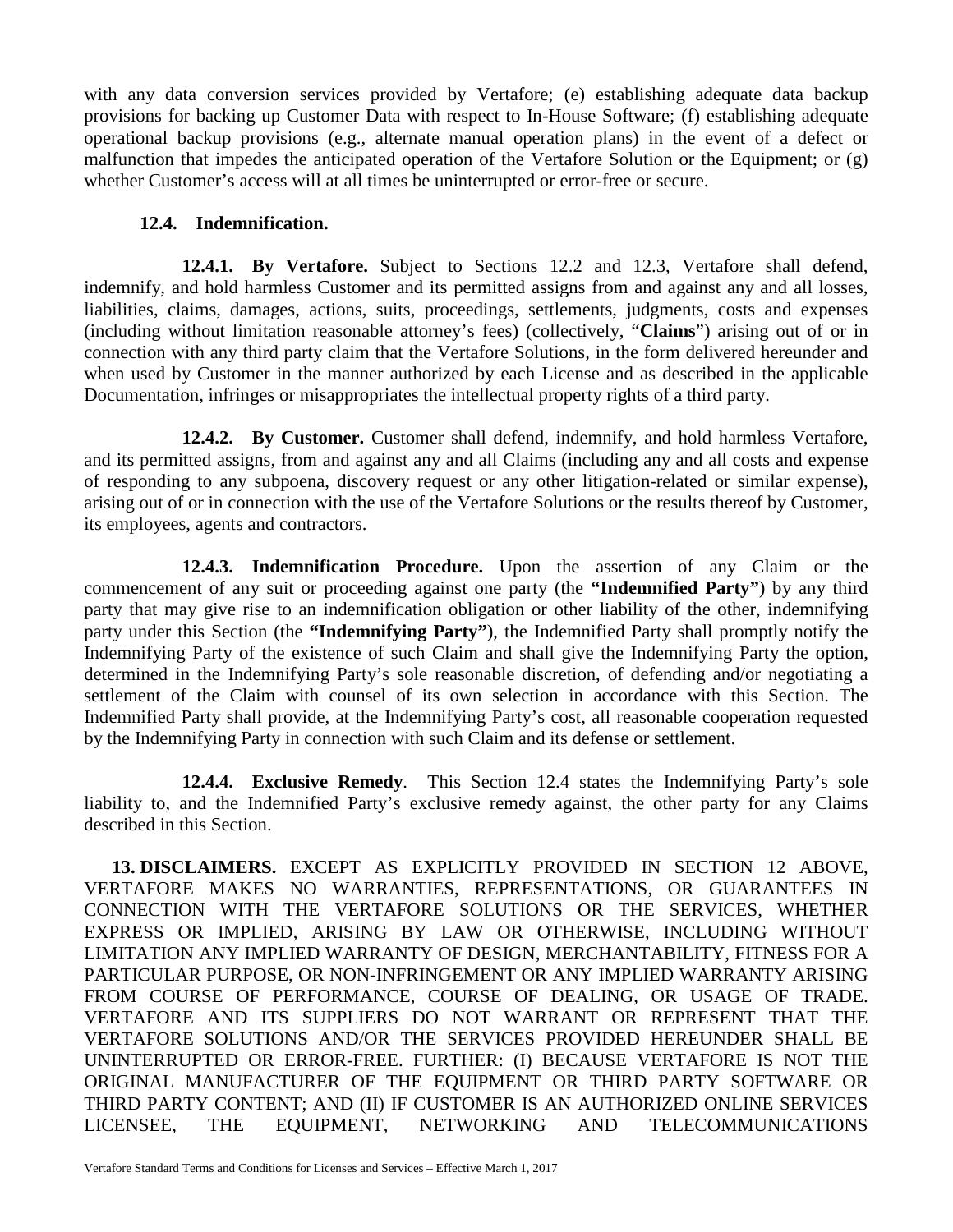INFRASTRUCTURE USED BY CUSTOMER TO ACCESS THE VERTAFORE SOLUTION IS THE SOLE RESPONSIBILITY OF CUSTOMER; VERTAFORE DOES NOT PROVIDE, AND EXPRESSLY DISCLAIMS ALL WARRANTIES, EXPRESS OR IMPLIED, AND ALL OBLIGATIONS OR LIABILITIES FOR DAMAGES ARISING OUT OF OR IN CONNECTION WITH THE USE, MAINTENANCE OR PERFORMANCE OF THE EQUIPMENT, THIRD PARTY SOFTWARE, THIRD PARTY CONTENT AND THE DELIVERY AND PERFORMANCE OF THE VERTAFORE SOLUTION IN CONNECTION WITH THE ACCESS BY CUSTOMER TO THE ONLINE SERVICES.

**14. LIMITATIONS OF LIABILITY.** EXCEPT WITH RESPECT TO VERTAFORE'S INDEMNIFICATION OBLIGATION IN SECTION 12.4.1 AND A BREACH BY VERTAFORE OF SECTION 11.2, VERTAFORE'S AGGREGATE, CUMULATIVE LIABILITY IN CONNECTION WITH ALL AGREEMENTS, THE VERTAFORE SOLUTIONS AND ALL SERVICES PERFORMED SHALL BE CAPPED AT THE AMOUNT EQUAL TO THE FEES ACTUALLY RECEIVED BY VERTAFORE FROM CUSTOMER UNDER THE ORDER FROM WHICH THE EVENT CAUSING LIABILITY ARISES IN THE TWELVE (12) MONTHS PRECEDING THE CLAIM. IN NO EVENT SHALL VERTAFORE BE LIABLE TO CUSTOMER FOR ANY INDIRECT, INCIDENTAL, CONSEQUENTIAL, RELIANCE OR PUNITIVE DAMAGES OR LOST OR IMPUTED PROFITS OR LOST DATA. THE LIMITATIONS AND EXCLUSIONS SET FORTH IN THIS SECTION 14 APPLY TO ALL CLAIMS OR CAUSES OF ACTION ON WHATEVER BASIS AND UNDER WHATEVER THEORY BROUGHT AND IRRESPECTIVE OF WHETHER THE PARTY HAS ADVISED OR HAS BEEN ADVISED OF THE POSSIBILITY OF SUCH CLAIM. ALL CLAIMS AND CAUSES OF ACTION BROUGHT BY CUSTOMER HEREUNDER SHALL BE BROUGHT NO LATER THAN ONE (1) YEAR FOLLOWING (I) THE TERMINATION OR EXPIRATION HEREOF OR (II) THE DATE ON WHICH THE CLAIM OR CAUSE OF ACTION AROSE, WHICHEVER OCCURS FIRST. THE LIMITATIONS OF DAMAGES OR LIABILITY ARE IMPORTANT ELEMENTS OF THE BASIS OF THE AGREEMENT BETWEEN VERTAFORE AND CUSTOMER. CUSTOMER UNDERSTANDS AND AGREES THAT VERTAFORE COULD NOT ECONOMICALLY OFFER THESE TERMS, AND ITS SUBJECT MATTER, TO CUSTOMER WITHOUT THESE LIMITATIONS. CUSTOMER ACKNOWLEDGES AND AGREES THAT THE ESSENTIAL PURPOSE OF THIS SECTION 14 IS TO ALLOCATE THE RISKS UNDER THESE TERMS BETWEEN THE PARTIES AND LIMIT POTENTIAL LIABILITY GIVEN THE VERTAFORE SOLUTIONS AND SERVICES FEES, WHICH WOULD HAVE BEEN SUBSTANTIALLY HIGHER IF VERTAFORE WERE TO ASSUME ANY FURTHER LIABILITY OTHER THAN AS SET FORTH HEREIN. VERTAFORE HAS RELIED ON THESE LIMITATIONS IN DETERMINING WHETHER TO PROVIDE YOU THE RIGHTS TO ACCESS AND USE THE VERTAFORE SOLUTIONS AND SERVICES PROVIDED FOR IN THESE TERMS.

**15. Force Majeure.** Vertafore shall not be liable to Customer or deemed in breach of these Standard Terms including for its failure or delay in performing any of its obligations under these Standard Terms during any period in which such performance is rendered impracticable, unlawful, or impossible due to circumstances beyond Vertafore's reasonable control, including, but not limited to, acts of God, fire, explosion, flood, drought, riot, disease outbreaks, sabotage, terrorism, war, invasion, embargo, strikes or other labor trouble, failure in whole or in part of suppliers to deliver materials, equipment or machinery, interruption of or delay in transportation or telecommunications or compliance with any order, subpoena, or regulation of any government entity.

**16. Assignment.** Customer shall not assign these Standard Terms (including any Order) or any of its rights, interests or obligations hereunder whether voluntarily, by operation of law, or otherwise without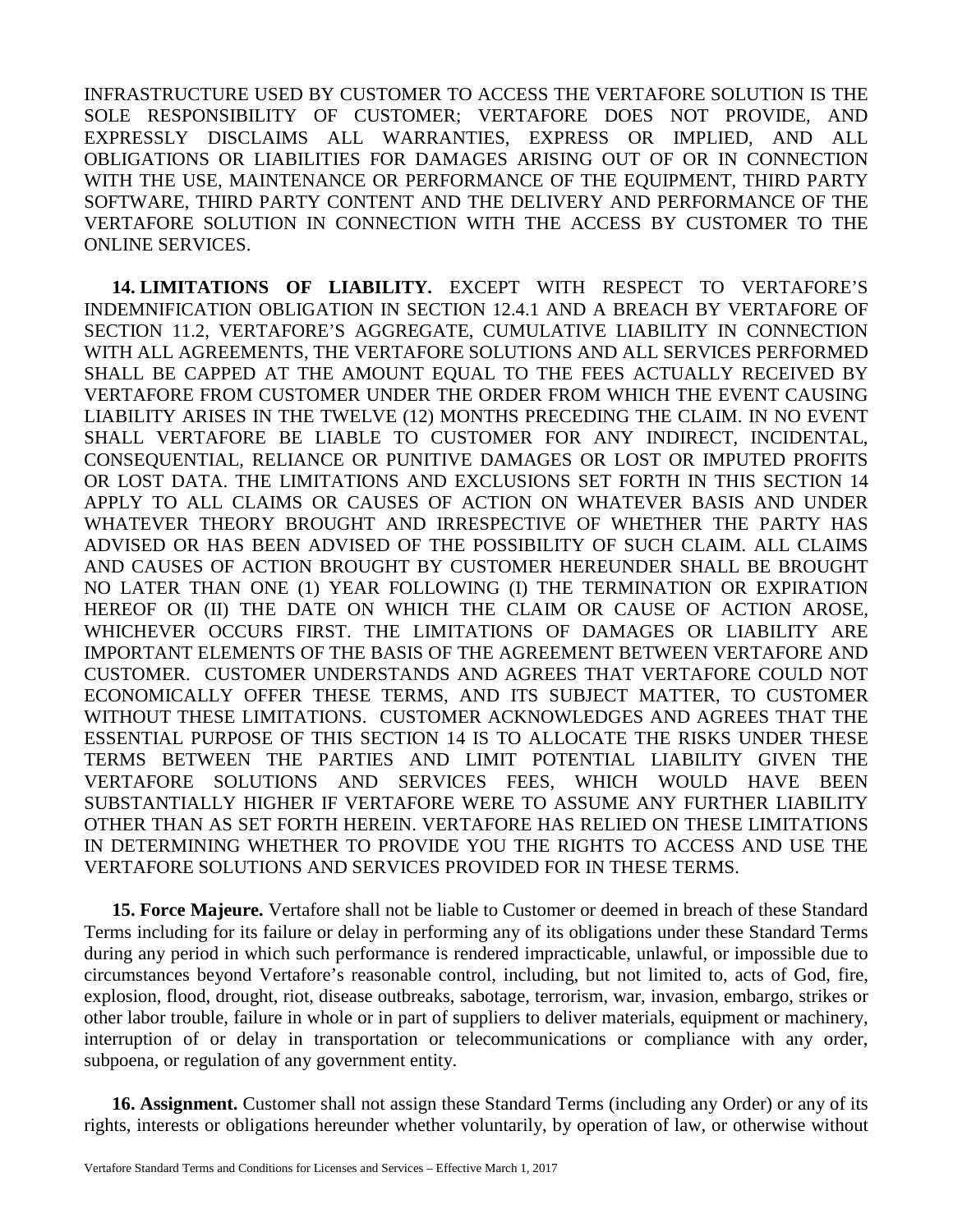the prior written consent of Vertafore in its sole discretion, and any attempt to do so without such consent shall be void. Subject to the foregoing, these Standard Terms shall be binding upon the parties and their respective successors and permitted assigns.

**17. Publicity.** Neither party shall use the name, trade name, trademark or service mark of the other party in any way without the prior consent of the other party, which consent may be withheld in the sole discretion of the party.

**18. International Use; Export and Import Compliance.** Use of the Vertafore Solutions may be subject to the export and import laws of the United States and other countries. Customer agrees to comply with all laws and regulations applicable to the Vertafore Solutions, including all applicable export and import laws and regulations. In particular, Customer: (i) represents that it is not a party identified on any government export exclusion list, including but not limited to the U.S. Denied Persons, Entity, and Specially Designated Nationals Lists, nor will it transfer software, technology, and other technical data via the Vertafore Solutions to parties identified on such lists; (ii) agrees not to use the Vertafore Solutions for military, nuclear, missile, chemical or biological weaponry end uses in violation of U.S. export laws; and (iii) agrees not to transfer, upload, or post via the Online Services any software, technology or other technical data in violation of U.S. or other applicable export or import laws.

**19. Restricted Rights (Government Contracts).** The Vertafore Solutions include commercial technical data and/or computer licensed databases and/or commercial computer software and/or commercial computer software documentation, as applicable, that were developed exclusively at private expense by Vertafore and/or its licensors. U.S. Government rights to use, modify, reproduce, release, perform, display, or disclose these technical data and/or computer licensed databases and/or commercial computer software and/or commercial computer software documentation are subject to the limited rights restrictions of DFARS 252.227-7015(b)(2) (June 1995) and/or subject to the restrictions of DFARS 227.7202-1(a) (June 1995) and DFARS 227.7202-3(a) (June 1995), as applicable for U.S. Department of Defense procurements and the limited rights restrictions of FAR 52.227-14 (June 1987) and/or subject to the restricted rights provisions of FAR 52.227-14 (June 1987) and FAR 52.227-19 (June 1987), as applicable, and any applicable agency FAR Supplements, for non-Department of Defense Federal procurements.

**20. Verification.** Vertafore has the right to verify Customer's compliance with these Standard Terms. Customer agrees to: (i) implement internal safeguards to prevent any unauthorized copying, distribution or use of the Vertafore Solution; (ii) keep records relating to the Vertafore Solution (including the number of Licenses installed, copied or used and all Authorized Users and their usage) and upon Vertafore's request, provide Vertafore with written certification of the number (by product and version) of copies installed or of Customer's peak usage in the case of concurrent licenses; (iii) allow a Vertafore representative or an independent auditor to inspect and audit Customer's systems and records for compliance with these Standard Terms during Customer's normal business hours. Customer shall fully cooperate with such audit and provide any necessary assistance and access to all records and systems. If an audit reveals that Customer has or at any time have had unlicensed installation or use of the Vertafore Solution, Customer will promptly acquire and pay Vertafore for sufficient licenses to cover any shortage and for any prior unlicensed usage. If a material license shortage of 5% or more is found, Customer shall reimburse Vertafore for the costs incurred in the audit and acquire and pay Vertafore for the necessary additional licenses and for any prior unlicensed usage within thirty (30) days without benefit of any otherwise applicable discount.